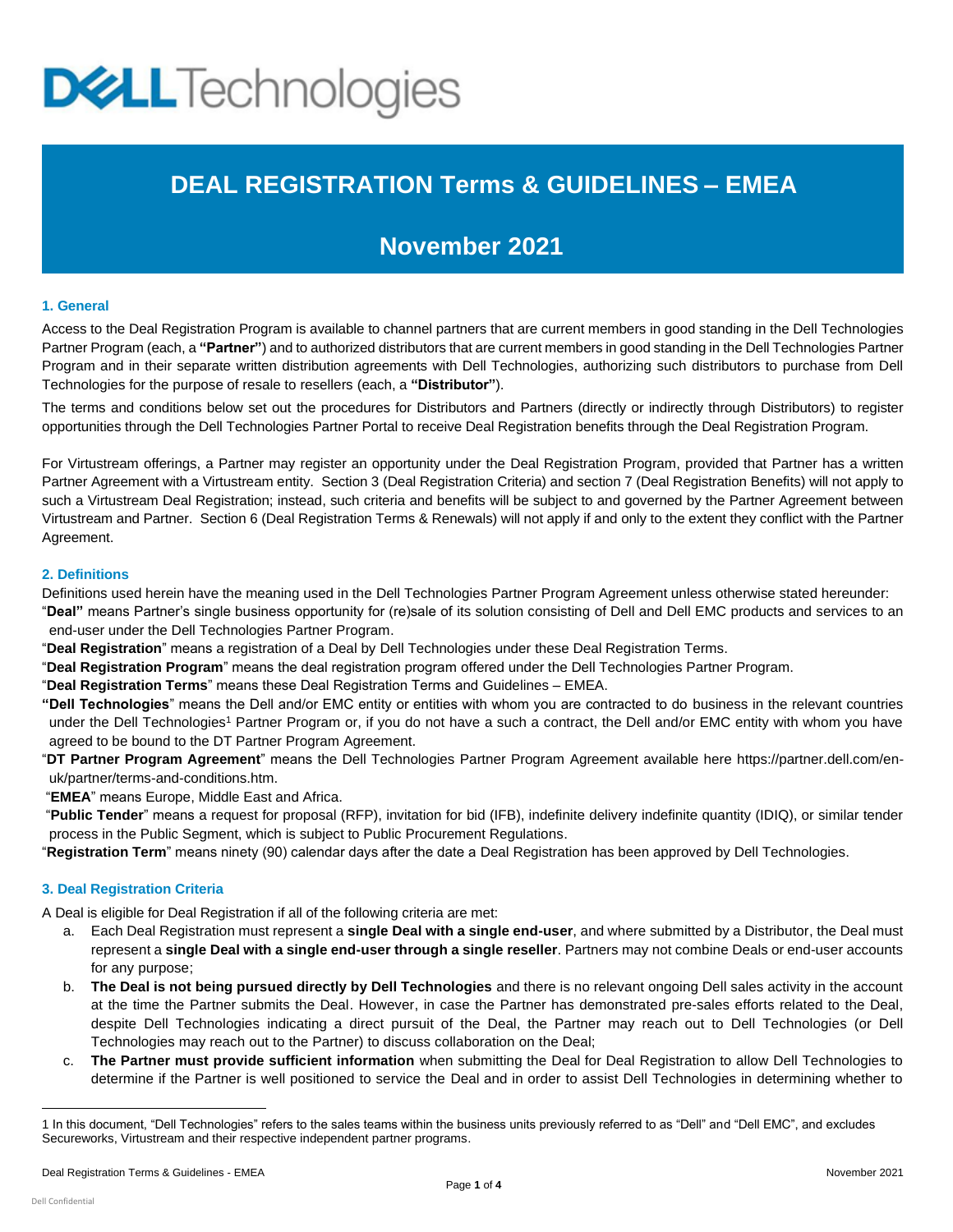approve the Deal Registration. Before submitting a Deal, the **Partner must substantiate (to Dell Technologies' satisfaction) pre-sales efforts related to such Deal**, such as, but not limited to, meeting with the end-user's decision-makers, qualifying the Deal, helping the end-user to quantify the project budget with Dell or Dell EMC products or services, or helping the end-user to define the project requirements to include Dell or Dell EMC products or services. Partners must include a description of such efforts together with any competencies/experience/service capabilities owned by the Partner in the field in the justification statement in the Deal Registration tool. In addition, Partners must document such efforts, including proof of date and time, to be provided to Dell Technologies on request;

- d. **Partners situated within the European Economic Area (EEA) are free to register deals within the entire EEA and where the Partners are otherwise contractually authorized to do business by Dell Technologies.**
- e. The hardware products subject to the Deal Registration are designated by Dell Technologies as new (i.e., not refurbished) products;
- f. **In a Public Tender** the Deal Registration **may be approved for up to three (3) Partners provided they meet all the criteria; in some countries, in accordance with local laws, no Deal Registration will be granted in Public Tenders**;
- g. **The aggregate size of the Deal meets the Minimum Deal Size** set forth below

| <b>Deal Registration</b><br><b>Minimum Deal Size</b> | <b>Region &amp; Segment</b>                                                                                | <b>Threshold</b>                 |
|------------------------------------------------------|------------------------------------------------------------------------------------------------------------|----------------------------------|
|                                                      | Europe Middle East & Africa (EMEA) Client and<br>Infrastructure Solutions Deal (with the below exceptions) | <b>15,000 USD</b><br>13,000 Euro |
|                                                      |                                                                                                            | 11,000 GBP                       |
|                                                      | <b>United Kingdom Client Solutions Deal</b>                                                                | 20,000 USD                       |
|                                                      |                                                                                                            | 17,000 Euro<br>14,000 GBP        |
|                                                      |                                                                                                            |                                  |
|                                                      | <b>Middle East &amp; Africa Client Solutions Deal</b>                                                      | <b>25,000 USD</b>                |
|                                                      |                                                                                                            | 21,500 Euro                      |
|                                                      |                                                                                                            | 18,000 GBP                       |

Aggregate Deal size is determined before any taxes, shipping, handling, or other fees are applied. Only Dell Technologies products or services are included in determining Deal size – the value of third-party products and services is not included.

#### **4. Deal Registration Process**

Partner must comply with **all** of the following to register a Deal:

- a. The Deal must meet the criteria set out in Section 3. above.
- b. Partner must accurately submit the Deal for review via Dell Technologies' Deal Registration tool. When submitting a Deal Registration for approval, Partner must provide known end-user information, including end-user's full company name, correctly spelled. If Partner submitting the Deal Registration request is teaming with another Partner or with a Dell Technologies OEM customer on the opportunity, then such Partner must identify the other Partner and OEM customer in the Deal Registration submission.
- c. Partner must be the first (except in a Public Tender) to submit accurate and complete Deal information.
- d. Dell Technologies will notify the Partner by e-mail that the Deal has been (i) approved and registered or (ii) declined. Dell Technologies will strive to notify Partners of its decision within two (2) business days, but Deals for enterprise customers may take longer due to a dedicated deal registration team handling and validating these Deals. Deal Registrations containing Virtustream offerings will be subject to approval by Virtustream, as applicable. Partner agrees Dell Technologies may share Deal Registration information with Virtustream, for that purpose.
- e. Distributors must correctly provide both the Partner and end-user information when attempting to obtain a Deal Registration. Distributors may register a Deal only where Dell or Dell EMC products or services are to be resold to Partners in the Solution Provider track in the Dell Technologies Partner Program.

#### **5. Storage and Server Partner of Record Incumbency Program and Power Up for Partners Program**

Dell Technologies respects and recognizes the investment of Partners by granting Partner of Record status as a core benefit via the Storage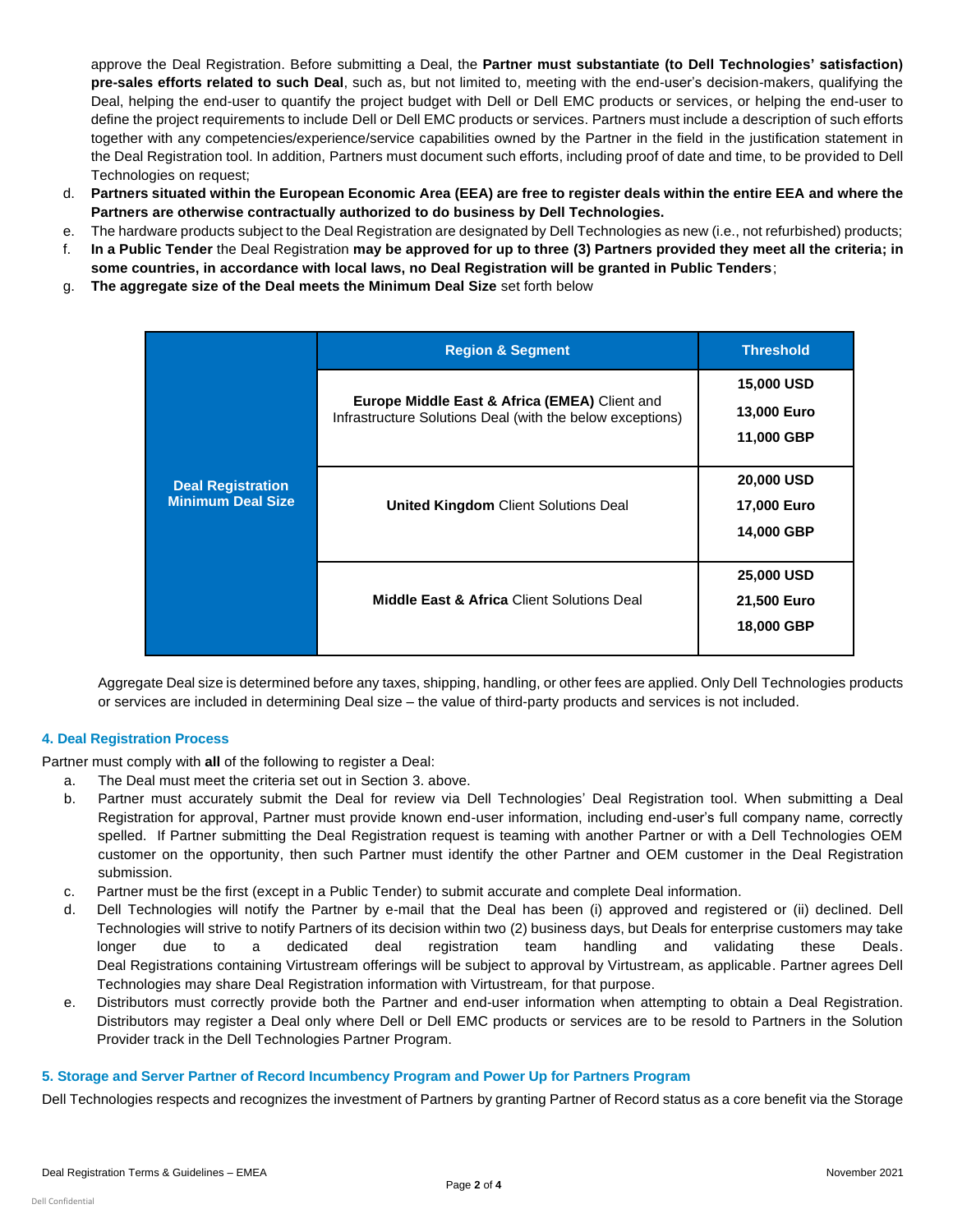and Server Partner of Record Incumbency Program and Power Up for Partners Program (please consult the terms and criteria requirements of these programs for further information). These Deal Registration Terms also apply to Partners holding a "Partner of Record" status under these programs; such Partners still need to register eligible opportunities in accordance with these Deal Registration Terms.

#### **6. Deal Registration Term & Renewals**

Partner obtaining a Deal Registration must place purchase orders relevant to the Deal with the applicable Dell Technologies entity during the Registration Term in order for Partner to obtain Deal Registration benefits, otherwise the Deal Registration expires. Dell Technologies reserves the right at its sole discretion to extend the Deal Registration prior to expiration of the Deal Registration. Extensions may be granted for up to additional 90 days, subject to Partner's sales activity.

#### **7. Deal Registration Benefits**

- 7.1. Subject to Section 8 (Exceptions) and the Dell Technologies External Rules of Engagement, the following benefits will apply:
	- a. If a reseller Partner is granted a Deal Registration, Dell Technologies will not proactively engage in direct-sales efforts for that Deal specified in the Deal Registration.
	- b. If a Distributor is granted a Deal Registration, Dell Technologies will not proactively engage in sales efforts for that Deal with the respective reseller Partner or end-user specified in the Deal Registration.
	- c. Deal Registration is the Partners' path to receiving advantaged pricing for registered opportunities.
- 7.2 Paragraphs 7.1 a. and b. above do not preclude the direct sales efforts of Dell Technologies in the circulation of marketing and other promotional materials as a part of marketing campaigns the end-user has signed up for or has not opted out of.
- 7.3 Partners and Distributors must be current in their payments to Dell Technologies for all associated purchase orders during the Registration Term or Partner may not obtain Deal Registration benefits.

#### **8. Exceptions**

- **8.1. Exceptions for Dell Technologies quotes and bids.** Notwithstanding Section 7. (Deal Registration Benefits) above, Dell Technologies may quote or bid for a Deal in any of the following scenarios:
	- a. The end-user requests that Dell Technologies quotes or bids on the Deal;
	- b. The end-user is a current "active" customer of Dell Technologies directly for the line of product(s) included in the Deal. An end-user account is considered "active" if product(s) were sold to the end-user by Dell Technologies directly in the last twelve (12) months or end-user is a global segment or international account with Dell Technologies directly;);
	- c. The end-user has rejected the Partner's bid or quote;
	- d. The end-user uses Dell Technologies online sources, such as Premier Pages, to receive pricing;
	- e. The Partner does not close the deal within the Registration Term, and no extension or renewal of the Registration Term has been granted. A Deal is considered "closed" when Partner places a purchase order for products and services specified in the Deal Registration and pays the invoiced amount;
	- f. The end-user requests for a quote or bid for a fully integrated vertical market solution that includes the products and services, covered by the Partner's Deal Registration, but the Partner is unable to quote the full solution (hardware, software, services, etc.);
	- g. Any of the scenarios set forth in Section 8.2 (Deal Registration Exceptions) below.
- **8.2. Deal Registration Exceptions.** Dell Technologies may deny, remove, rescind, suspend, or terminate any Deal Registration and/or registration access in any of the following scenarios:
	- a. The Partner is not actively working on the Deal or has been inattentive to the end-user's needs (for example, by failing to respond to the end-user's or Dell Technologies' communications);
	- b. The Partner does not lead with or quote Dell Technologies products or services identified in its registration form;
	- c. The Partner mainly quotes a competitor's products or services for the Deal, instead of the Dell Technologies products or services identified in its registration form;
	- d. Dell Technologies is under a legal or contractual obligation to quote or bid on the Deal, or if failure to quote or bid on the Deal could subject Dell Technologies to legal liability;
	- e. The Deal is in a country in which the Partner is not authorized to do business under the respective resale agreement with Dell Technologies.
	- f. The Partner is not able to fulfill the Deal or provide support for the end-user (for example, by failing to have sufficient credit available for the Deal, if the end-user refuses to work with the Partner, or, with respect to government Deals, if the Partner doesn't possess the required security clearances);
	- g. The end-user chooses to fulfill its bid requirements under a contract vehicle which is not held by the registering Partner, or in a manner that prevents the registering Partner from being able to fulfill such requirements;
	- h. The Partner's account has been placed on hold by Dell Technologies or the Partner has been late in paying invoices;